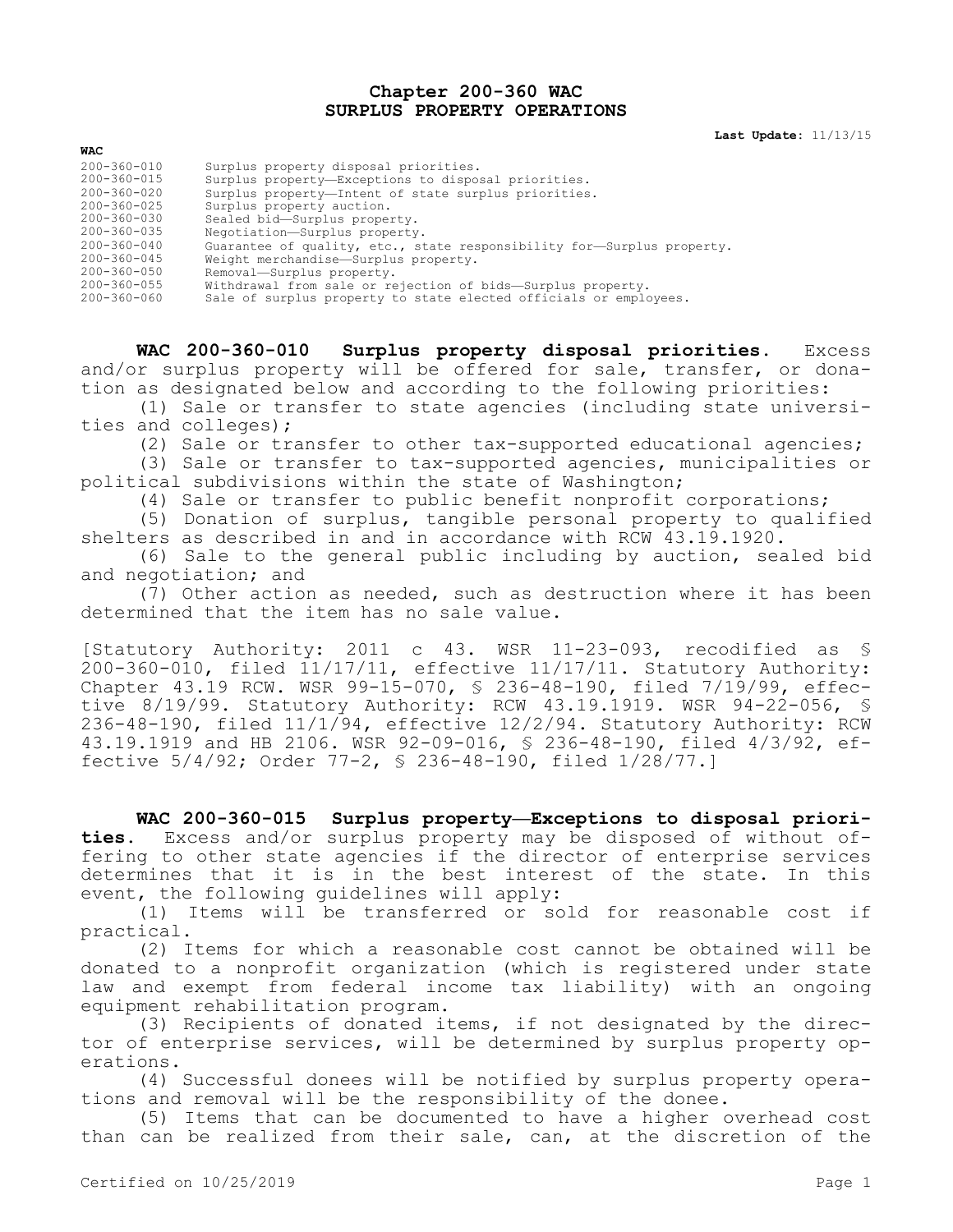director of enterprise services, be scrapped or dumped if there is not an acceptable donee organization available.

(6) All surplus actions, including those described in the regulation, will require submittal of a property disposal request to enterprise services.

[Statutory Authority: RCW 43.19.011, 43.19.620, 43.19.985, 43.19.742, 43.19.769, 39.26.080, 39.26.090, 39.26.251, 39.26.255, and 39.26.271. WSR 15-23-062, § 200-360-015, filed 11/13/15, effective 12/14/15. Statutory Authority: 2011 c 43. WSR 11-23-093, recodified as § 200-360-015, filed 11/17/11, effective 11/17/11. Statutory Authority: RCW 43.19.1919. WSR 89-18-004 (Order 89-3), § 236-48-1901, filed 8/24/89, effective 9/24/89.]

**WAC 200-360-020 Surplus property—Intent of state surplus priorities.** Surplus property purchased, transferred or donated pursuant to the priorities of WAC 200-360-010 (1) through (5) is intended for the sole use of the purchaser, transferee or donee. Entities with priority under WAC 200-360-010 (1) through (5) shall not profit from the immediate resale of surplus property.

The director of enterprise services may take action against accounts in arrears or priority buyers who do not comply with the intent of this section. An account is in arrears when it is sixty days past due or ninety days past issuance of invoice. Such action includes, but is not limited to, cancellation or suspension of shopping privileges, cancellation or suspension of priority shopping status.

[Statutory Authority: RCW 43.19.011, 43.19.620, 43.19.985, 43.19.742, 43.19.769, 39.26.080, 39.26.090, 39.26.251, 39.26.255, and 39.26.271. WSR 15-23-062, § 200-360-020, filed 11/13/15, effective 12/14/15. Statutory Authority: 2011 c 43. WSR 11-23-093, recodified as § 200-360-020, filed 11/17/11, effective 11/17/11. Statutory Authority: RCW 43.19.1919. WSR 94-22-056, § 236-48-1902, filed 11/1/94, effective 12/2/94.]

**WAC 200-360-025 Surplus property auction.** Auctions shall be advertised to the general public, provisions being made for interested parties to inspect items either at the auction site or user's location.

[Statutory Authority: 2011 c 43. WSR 11-23-093, recodified as § 200-360-025, filed 11/17/11, effective 11/17/11; Order 77-2, § 236-48-191, filed 1/28/77.]

**WAC 200-360-030 Sealed bid—Surplus property.** Public notice shall be given of the sealed bid and the date set for public bid openings. In addition, information will be provided to interested parties describing the merchandise in question, together with an opportunity for inspection of the same.

[Statutory Authority: 2011 c 43. WSR 11-23-093, recodified as § 200-360-030, filed 11/17/11, effective 11/17/11. Statutory Authority: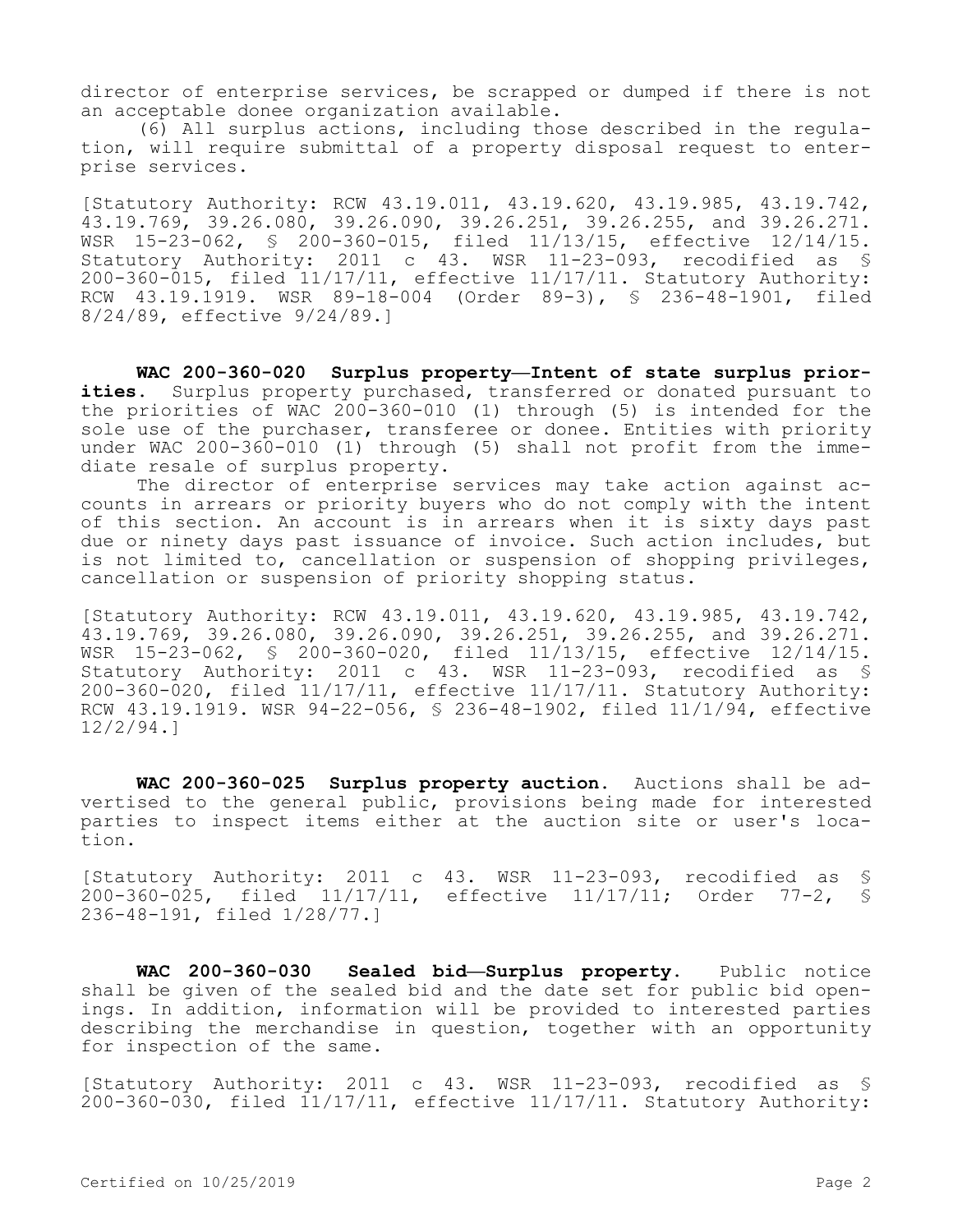Chapter 43.19 RCW. WSR 83-18-004 (Order 83-03), § 236-48-192, filed 8/26/83; Order 77-2, § 236-48-192, filed 1/28/77.]

**WAC 200-360-035 Negotiation—Surplus property.** Negotiation shall be the method of disposal whenever it is determined by the director that such procedure is the most advantageous to the state. The reasons for choosing negotiation shall be set forth in writing and placed in the file relating to the disposition.

[Statutory Authority: 2011 c 43. WSR 11-23-093, recodified as § 200-360-035, filed 11/17/11, effective 11/17/11; Order 77-2, § 236-48-193, filed 1/28/77.]

**WAC 200-360-040 Guarantee of quality, etc., state responsibility for—Surplus property.** All sales of surplus property are "as is," and the state takes no responsibility for and makes no guarantees with respect to items sold: Provided that the state shall make a statement of the condition of the merchandise, including major known defects, before sale. No sale shall be invalid due to defects discovered after sale which may have been discovered by a reasonable inspection of the property before sale.

[Statutory Authority: RCW 43.19.011, 43.19.620, 43.19.985, 43.19.742, 43.19.769, 39.26.080, 39.26.090, 39.26.251, 39.26.255, and 39.26.271. WSR 15-23-062, § 200-360-040, filed 11/13/15, effective 12/14/15. Statutory Authority: 2011 c 43. WSR 11-23-093, recodified as § 200-360-040, filed 11/17/11, effective 11/17/11; Order 77-2, § 236-48-194, filed 1/28/77.]

**WAC 200-360-045 Weight merchandise—Surplus property.** If the property to be disposed of is measured by weight, the successful bidder shall furnish to the custodian of the property, a certified weight ticket showing the gross tare and net weight of the shipment with a notation on the ticket of the driver on or off of the vehicle for each load. The empty and loaded weight ticket must bear the same date. Weighing shall take place at the certified public scale nearest to the point of pickup.

[Statutory Authority: 2011 c 43. WSR 11-23-093, recodified as §<br>200-360-045, filed 11/17/11, effective 11/17/11; Order 77-2, § 200-360-045, filed 11/17/11, effective 11/17/11; Order 77-2, § 236-48-195, filed 1/28/77.]

**WAC 200-360-050 Removal—Surplus property.** Surplus property must be removed within a reasonable time after purchase, or if a specific time is stated, within that time.

[Statutory Authority: 2011 c 43. WSR 11-23-093, recodified as § 200-360-050, filed 11/17/11, effective 11/17/11; Order 77-2, § 236-48-196, filed 1/28/77.]